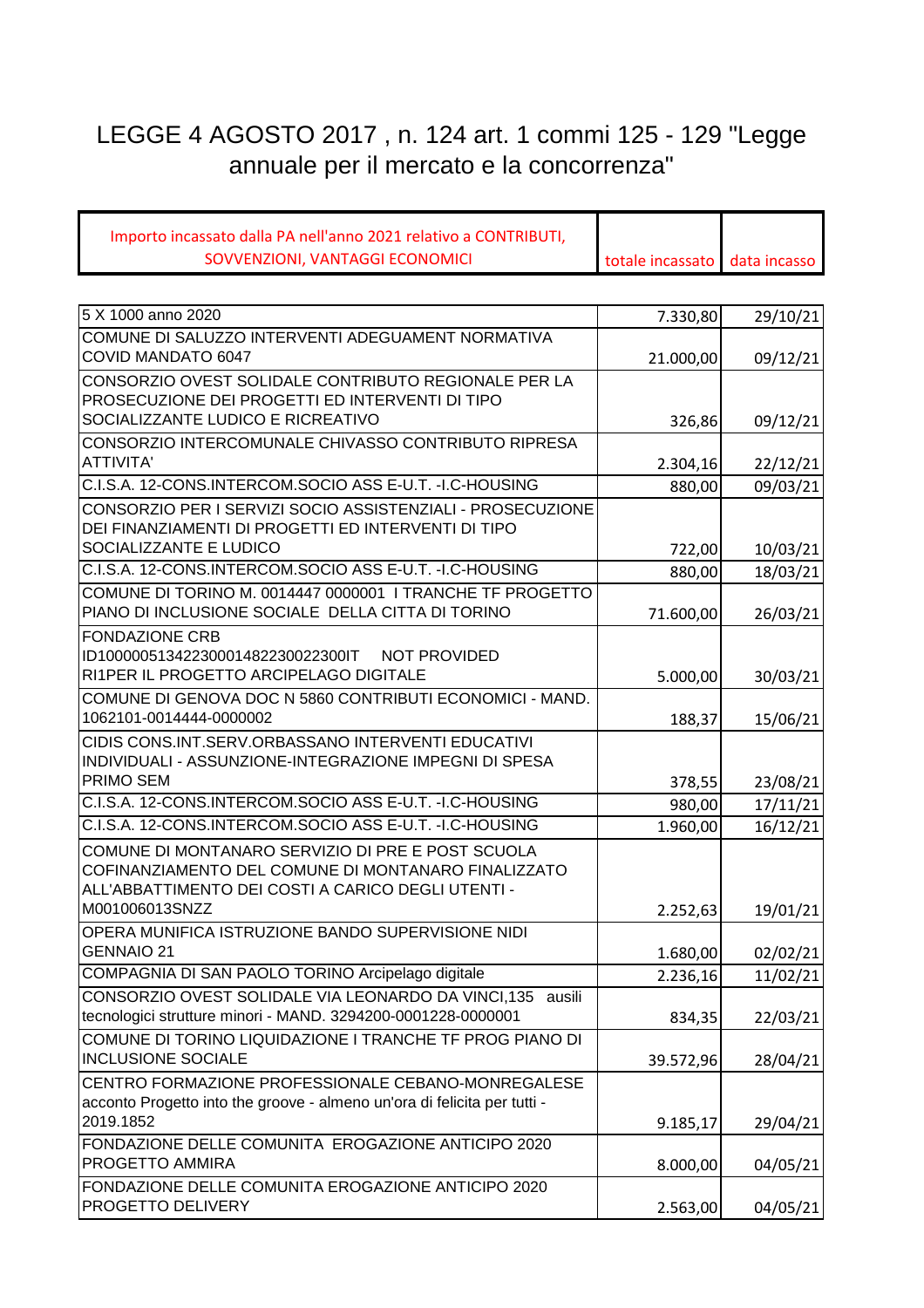| COMUNE DI MONDOVI MAND. N. 2524-1 CUPC92E20000320002<br>ACCONTO CONTRIBUTO A SOSTEGNO SERVIZI EDUCATIVI PER<br>L'INFANZIA A.E.                                                                                                |            |          |
|-------------------------------------------------------------------------------------------------------------------------------------------------------------------------------------------------------------------------------|------------|----------|
|                                                                                                                                                                                                                               | 3.181,82   | 12/05/21 |
| COMUNE DI MONDOVI MAND. N. 2719-1 CUPC92E20000320002<br>CONTRIBUTO PROCAPITE A SOSTEGNO SERVIZI EDUCATIVI PER<br>L'INFANZIA A.R                                                                                               | 2.500,00   | 13/05/21 |
| C.I.S.S.A.B.O CONS.INTERCOM.SERV.VIA GIUSEPPE MAZZINI 2/M                                                                                                                                                                     |            |          |
| COSSATO CUPJ49J20000550001 PRIMA TRANCHE PIANO<br>STRATEGICO LIBERA CONTINUAZIONE                                                                                                                                             | 346,22     | 25/06/21 |
| Fondazione Delle Comunita EROGAZIONE SALDO 2020 PROGETTO<br><b>AMMIRA</b>                                                                                                                                                     | 8.000,00   | 13/07/21 |
| Fondazione Delle Comunita EROGAZIONE SALDO PROGETTO<br>DELIVERY 2020                                                                                                                                                          | 2.563,00   | 13/07/21 |
| UNIONE COMUNI NORD EST TO M. 0002376 0000001 CONTRIBUTI A<br>SOSTEGNO DELLA RIPRESA DELLE ATTIVITA ' DELLE STRUTTURE<br>SEMIRESIDENZIALI PER DISABILI - Note 1-14072021                                                       | 6.228,70   | 15/07/21 |
| C.I.S.A. 12 CONSORZIO INTERCOMUNALE SOCIO ASSISTENZIALE -<br>SM- VIA CACCIATORI 21-12 - NICHELINO C.D. La TROTTOLA Nichelino<br>- Ristori per ripresa delle attivita dellestrutture semiresidenziali per disabili -<br>rif.DD |            |          |
| C.I.S.S.A. CONSORZIO INTERCOMUNALE TRASFERIMENTO FONDI                                                                                                                                                                        | 10.950,00  | 23/07/21 |
| REGIONALI A STRUTTURE SEMIRESIDENZIALI PER DISABILI CAUSA<br>COVID-19<br><b>MANDATO</b><br>262RI21-<br>1-2021                                                                                                                 | 14.150,20  | 23/07/21 |
| CONSORZIO IN RETE CONTRIBUTO DPI 2021                                                                                                                                                                                         | 2.058,02   | 23/07/21 |
| CONSORZIO IN RETE CONTRIBUTO DPI 2020                                                                                                                                                                                         | 4.486,16   | 23/07/21 |
| COMUNE DI TORINO VIA MILANO 1- PROG SOSTEGNO DELLA<br>RIPRESA DELLE ATTIVITA' DELLE STRUTTURE SEMIRESIDENZIALI                                                                                                                | 77.286,02  | 28/07/21 |
| ACRI ASSOCIAZIONE DI FONDAZIONI E DI CASSE DI RISPARMIO VIA<br>DEL CORSO 262-267 - ROMA PROGETTO 2016 PIN 00034- CALEIDOS-<br>TERZA TRANCHE - ACCONTO                                                                         | 192.000,00 | 03/08/21 |
| COMUNE DI ASTI PIAZZA SAN SECONDO,1 ASTI- FINANZIAMENTO<br>REGIONALE A SOSTEGNO DELLA RIPRESA DELLE ATTIVITA' DELLE<br>STRUTTURE SEMIRESIDENZIALI PER DISABILI - RIMBORSO SPESE                                               | 7.300,00   | 17/08/21 |
| COMPAGNIA DI SAN PAOLO TORINO Progetto RGF - riunioni di gruppo<br>familiare (family group)                                                                                                                                   | 5.000,00   | 31/08/21 |
| CISSA C CONSORZIO INTERCOMUNALE SERVIZI SOCIO<br>ASSISTENZIALI CALUSO D G R N 32-290 5 DEL 19 02 2021                                                                                                                         | 1.119,60   | 12/10/21 |
| COMUNE DI MONCALIERI GESTIONE SERVIZI DI ACCOGLIENZA,<br><b>INTEGRAZIONE E TUTELA</b>                                                                                                                                         | 224.894,00 | 13/10/21 |
| COMUNE DI PINO TORINESE ACCONTO '21 CONTRIBUTO PER<br>REALIZZAZIONE PROGETTO PE(E)R ORIENTARE -RIF. 2128                                                                                                                      | 555,00     | 14/10/21 |
| COMUNE DI BRA CONTRIBUTO DPI ANNO 2020                                                                                                                                                                                        | 7.057,26   | 08/11/21 |
| FONDAZIONE CASSA DI RISPARMIO DI CUNEO RICHIESTA N. 37899<br>PAG. SALDO CONTRIBUTO PER CEN.E.SI.A. - CENTRO ESTIVO<br>SICURO E ACCESSIBILE                                                                                    | 3.500,00   | 22/11/21 |
| COMUNE DI TORINO ACCONTO CONTRIBUTO PROG EMERGENZA<br>COVID 19 - MAND. 1620300-0074886-00RI200001                                                                                                                             | 3.732,30   | 22/11/21 |
| COMUNE DI TORINO ACCONTO CONTRIBUTO PROG EMERGENZA<br>COVID 19 - MAND. 1620300-0074590-0000001RI2                                                                                                                             | 13.778,73  | 22/11/21 |
| COMUNE DI BRA DPI ANNO 2020                                                                                                                                                                                                   | 442,74     | 01/12/21 |
| COMUNE DI POIRINO CONTRIBUTO EX ART 63 COMMA 4 D L 25<br>MAGGIO 2021 N 73 FONDO PER IL POTENZIAMENTO DEI CENTRI                                                                                                               |            |          |
| <b>ESTIVI</b>                                                                                                                                                                                                                 | 653,45     | 06/12/21 |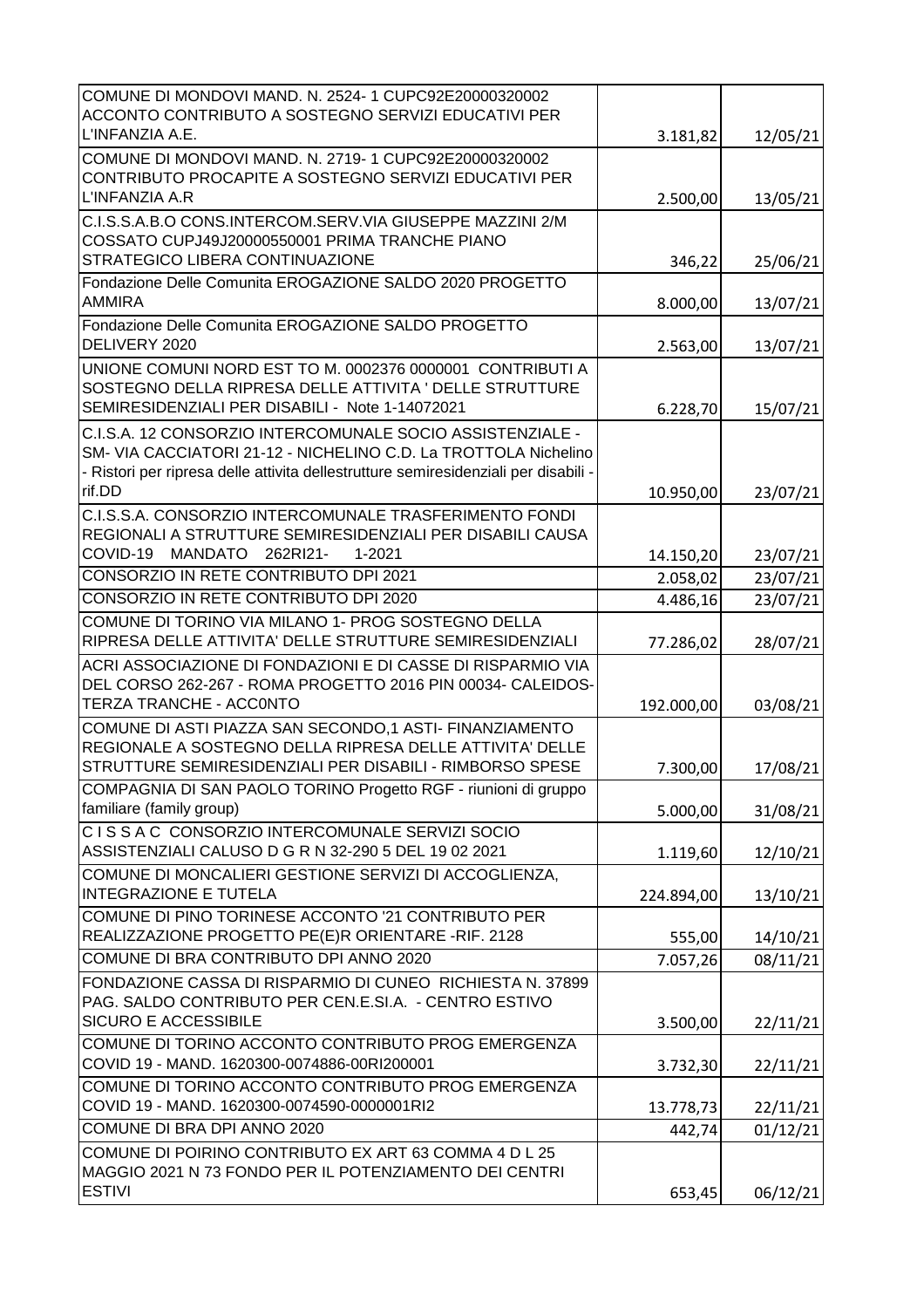| I.R.I.S. CONS.INTERCOM. SERVIZI 1DD REGIONALE N.1409 DEL 27 09<br>2021 D.G.R. N. 32-29 NUMERO DOCUM. 0006518 0000001RI2 DD |            |          |
|----------------------------------------------------------------------------------------------------------------------------|------------|----------|
| REGIONALE N.1409 DEL 27 09 2021 001006013SNZZ                                                                              | 6.624,57   | 13/12/21 |
| CONSORZIO SOCIO-ASSISTENZIALE DGR REGIONE PIEMONTE N.32- <br>2905 L.R.3 DEL 26.01.2021                                     | 11.480,00  | 15/12/21 |
| COMUNE DI TORINO CONTRIBUTO per PROG EMERGENZA COVID<br>19 - MAND. 1620300-0096793-0000001 -                               | 13.794,60  | 17/12/21 |
| COMUNE DI TORINO CONTRIBUTO per PROG EMERGENZA COVID<br>19 - MAND. 1620300-0096777-0000001                                 | 5.905,17   | 17/12/21 |
| COMUNE DI TORINO CONTRIBUTO per PROG EMERGENZA COVID<br>19 - MAND. 1620300-0096784-0000001                                 | 1.599,56   | 17/12/21 |
| COMUNE DI MONDOVI SERVIZI INFANZIA                                                                                         | 1.752,29   | 22/12/21 |
| <b>TOTALE CONTRIBUTI, SOVVENZIONI, VANTAGGI ECONOMICI</b>                                                                  | 812.814,42 |          |

| <b>IMPORTO INCASSATO ANNO 2021 PER FATTURE DI SERVIZI</b>   |              |
|-------------------------------------------------------------|--------------|
| <b>CLIENTE</b>                                              | Totale       |
| ASL 12 - BIELLA                                             | 12.234,03    |
| ASL CN 2 BRA                                                | 35.802,19    |
| ASL CN1                                                     | 116.156,27   |
| ASL TO 3                                                    | 1.349.828,83 |
| ASL TO 4                                                    | 3.538.948,83 |
| ASL TO 5                                                    | 4.286.048,65 |
| AZIENDA SANIT. LOCALE TO 1                                  | 26.871,70    |
| AZIENDA SANIT. LOCALE TO 2                                  | 122.323,25   |
| AZIENDA SANITARIA LOCALE CITTA' DI TORINO                   | 6.758.032,54 |
| AZIENDA SANITARIA LOCALE VERCELLI                           | 77.909,93    |
| C.I.S.A. CONSORZIO INTERCOMUNALE SOCIO ASSISTENZIALE RIVOLI | 85.201,54    |
| C.I.S.A.S. DI SANTHIA'                                      | 7.615,85     |
| CENTRO GIUSTIZIA MINORILE DI MILANO                         | 112.251,11   |
| CISA 12 NICHELINO CONS.INTERC.                              | 909.562,18   |
| CISA 31 CARMAGNOLA CONS. INTERC.                            | 154.620,11   |
| CISA GASSINO - Consorzio Intercomunale Socio Assistenziale  | 5.195,97     |
| CISS 38 CUORGNE' CONS.INTEC.SERV                            | 6.390,70     |
| CISS CHIVASSO CONS. INTERC.                                 | 1.895.886,37 |
| CISS OSSOLA - CONSORZIO INTERCOMUNALE                       | 163.466,51   |
| <b>CISS PINEROLO</b>                                        | 537.010,02   |
| CISSA CIRIE' CONS. INTERC. SERV.                            | 579.206,03   |
| CISSA IRIS BIELLA CONS. INTERC.                             | 1.654.520,12 |
| <b>CISSA PIANEZZA</b>                                       | 496.577,60   |
| CISSABO - CONS. INTERC. SOCIO                               | 383.308,33   |
| CISS-AC CONS. INTERC. SERV. SOCIO ASS CALUSO                | 582.687,22   |
| CITTA' DI CASELLE TORINESE                                  | 2.094,50     |
| <b>CITTA' DI TORINO</b>                                     | 8.004.766,89 |
| CITTA' METROPOLITANA DI TORINO                              | 63.295,06    |
| <b>COMUNE CHIVASSO</b>                                      | 187.820,11   |
| <b>COMUNE DI ASTI</b>                                       | 325.622,08   |
| COMUNE DI ALPIGNANO                                         | 2.884,00     |
| <b>COMUNE DI BAGNASCO</b>                                   | 2.441,28     |
| COMUNE DI BARBARESCO                                        | 12.057,00    |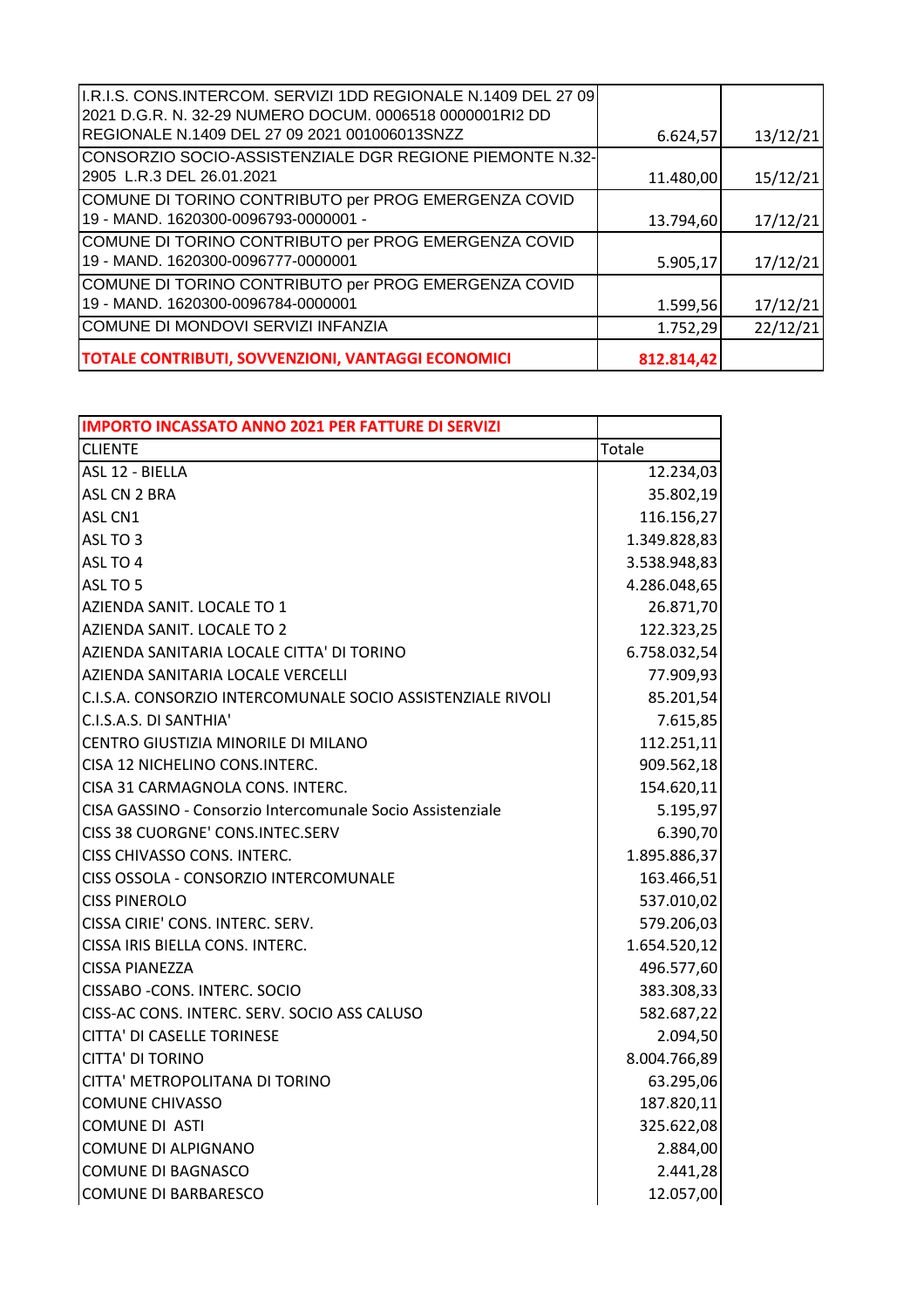| <b>COMUNE DI BIELLA</b>           | 166.075,89   |
|-----------------------------------|--------------|
| COMUNE DI BORGO SAN DALMAZZO      | 143.440,38   |
| <b>COMUNE DI BOVES</b>            | 75.843,23    |
| <b>COMUNE DI BRA</b>              | 750.161,74   |
| <b>COMUNE DI BUSCA</b>            | 129.587,94   |
| <b>COMUNE DI CANOSIO</b>          | 5.356,48     |
| <b>COMUNE DI CAVAGLIA'</b>        | 49.250,86    |
| COMUNE DI CAVALLERMAGGIORE        | 64.857,24    |
| <b>COMUNE DI CERIALE</b>          | 79.239,17    |
| <b>COMUNE DI CEVA</b>             | 3.414,60     |
| <b>COMUNE DI CHIERI</b>           | 69.462,33    |
| <b>COMUNE DI CIRIE'</b>           | 169.709,99   |
| COMUNE DI COMO                    | 151.443,29   |
| <b>COMUNE DI CUNEO</b>            | 2.806,24     |
| <b>COMUNE DI DRUENTO</b>          | 20.167,04    |
| <b>COMUNE DI FIANO</b>            | 2.342,86     |
| <b>COMUNE DI GARESSIO</b>         | 11.002,60    |
| <b>COMUNE DI LEGNANO</b>          | 68.121,32    |
| COMUNE DI LOCATE DI TRIULZI       | 33.728,38    |
| <b>COMUNE DI MANGO</b>            | 10.976,46    |
| <b>COMUNE DI MARENE</b>           | 53.013,24    |
| <b>COMUNE DI MAZZE'</b>           | 20.438,40    |
| <b>COMUNE DI MILANO</b>           | 190.377,19   |
| <b>COMUNE DI MONCALIERI</b>       | 292.962,14   |
| <b>COMUNE DI MONDOVI'</b>         | 35.573,93    |
| <b>COMUNE DI MONTANARO</b>        | 1.250,72     |
| <b>COMUNE DI NEIVE</b>            | 34.961,55    |
| <b>COMUNE DI NEVIGLIE</b>         | 6.954,12     |
| <b>COMUNE DI NOLE</b>             | 5.426,61     |
| <b>COMUNE DI ORMEA</b>            | 4.173,40     |
| COMUNE DI PEVERAGNO               | 58.982,89    |
| <b>COMUNE DI PIANEZZA</b>         | 138.959,63   |
| <b>COMUNE DI PINEROLO</b>         | 56.439,31    |
| <b>COMUNE DI PINO TORINESE</b>    | 17.981,05    |
| <b>COMUNE DI POIRINO</b>          | 112.769,75   |
| <b>COMUNE DI RONDISSONE</b>       | 19.543,67    |
| COMUNE DI SALUZZO                 | 421.590,75   |
| COMUNE DI SAN CARLO CANAVESE      | 46.884,42    |
| <b>COMUNE DI SAVIGLIANO</b>       | 274.443,61   |
| <b>COMUNE DI SETTIMO TORINESE</b> | 648.481,73   |
| <b>COMUNE DI VARESE</b>           | 14.146,60    |
| <b>COMUNE DI VERCELLI</b>         | 5.591,61     |
| <b>COMUNE DI VERGIATE</b>         | 46.317,26    |
| <b>COMUNE DI VERZUOLO</b>         | 76.323,45    |
| <b>COMUNE DI VIOLA</b>            | 3.035,20     |
| COMUNE DI VOLPIANO                | 163.130,00   |
| COMUNE DI VOLVERA                 | 19.540,26    |
| CONS.SERV.SOCIO-ASS.MONREGALESE   | 3.714.140,38 |
| CONS.SERV.SOCIO-ASSIST. CHIERESE  | 553.339,56   |
| CONS.SOCIO ASSIST.DEL CUNEESE     | 1.263.365,76 |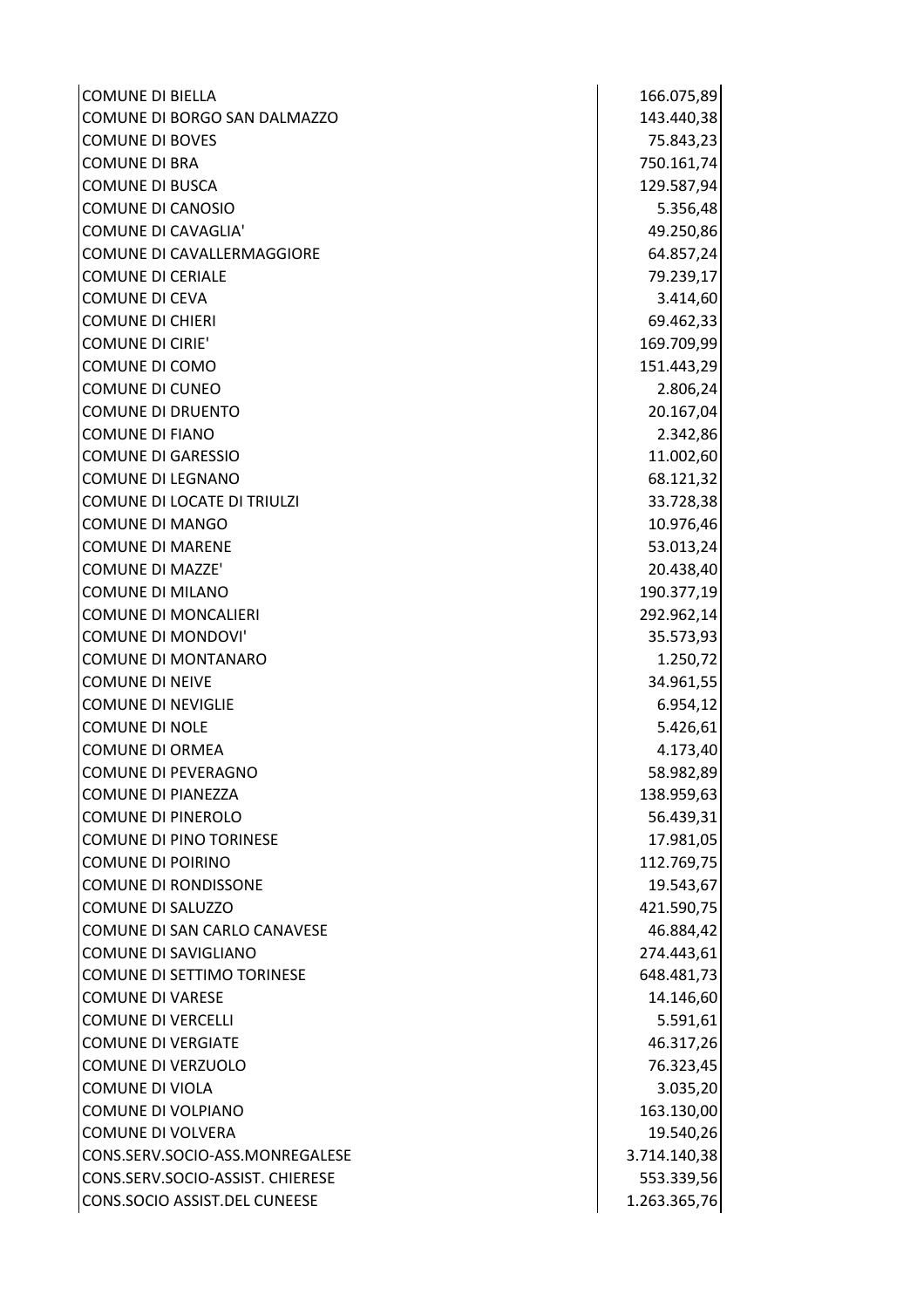| CONSORZIO MONVISO SOLIDALE                                   | 115.972,79   |
|--------------------------------------------------------------|--------------|
| CONSORZIO SERVIZI SOC. IN.RE.TE.                             | 1.272.384,57 |
| CONSORZIO SOCIO ASSISTENZIALE                                | 46.327,86    |
| DIREZIONE DEL CENTRO PER LA GIUSTIZIA                        | 14.908,34    |
| I.I.S. "GIULIO NATTA"                                        | 17.958,54    |
| II.P.A.B. DOMENICO BERTONE                                   | 9.525,02     |
| ISTITUTO "BODONI-PARAVIA"                                    | 36.447,70    |
| ISTITUTO COMPRENSIVO "COSTANTINO NIGRA"                      | 6.171,36     |
| ISTITUTO COMPRENSIVO BORGARETTO-BEINASCO                     | 9.369,00     |
| ISTITUTO COMPRENSIVO DEL VERGANTE                            | 89.006,19    |
| ISTITUTO COMPRENSIVO DI CASTIGLIONE TORINESE                 | 17.412,91    |
| ISTITUTO COMPRENSIVO SANTORRE DI SANTAROSA                   | 6.190,46     |
| ISTITUTO COMPRENSIVO STATALE DI BOVES                        | 4.671,24     |
| ISTITUTO DI ISTRUZIONE SECONDARIA SUPERIORE - CARLO UBERTINI | 11.337,90    |
| ISTITUTO ERASMO DA ROTTERDAM                                 | 29.914,41    |
| ISTITUTO MAGISTRALE STAT. "D. BERTI"                         | 31.748,05    |
| ISTITUTO REGINA MARGHERITA                                   | 88.393,60    |
| MINISTERO DELLA GIUSTIZIA-DIPARTIMENTO GIUSTIZIA             | 41.969,46    |
| ORBASSANO-CONS. INT. DI SERVIZI C.I.di.S                     | 789.697,02   |
| PREFETTURA DI TORINO                                         | 1.814.056,55 |
| UFFICIO INTERDISTRETTUALE ESECUZIONE PENALE ESTERNA          | 63.330,00    |
| UNIONE DEI COMUNI DI MONCALIERI TROFARELLO                   | 1.030.510,29 |
| UNIONE DEI COMUNI NORD EST TORINO                            | 824.568,22   |
| UNIONE DI COMUNI COLLINE DI LANGA E DEL BAROLO               | 161.427,89   |
| UNIONE MONTANA DEI COMUNI DELLE VALLI CHISONE E              | 265.114,27   |
| UNIONE MONTANA DELLE VALLI MONGIA E CEVETTA                  | 377.239,47   |
| (vuoto)                                                      |              |
| <b>CONSORZIO OVEST SOLIDALE</b>                              | 674.529,61   |
| REGIONE AUTONOMA VALLE D'AOSTA                               | 54.359,24    |
| <b>COMUNE DI NOVARA</b>                                      | 1.428,36     |
| CONSORZIO PER L'ATTIVITA' SOCIO ASSISTENZIALE GATTINARA      | 31.573,46    |
| <b>PREFETTURA DI CUNEO</b>                                   | 376.870,10   |
| COMUNE DI TORRE ANNUNZIATA                                   | 21.700,70    |
| <b>COMUNE DI SEVESO</b>                                      | 12.255,41    |
| ISTITUTO COMPRENSIVO "PADRE A. GEMELLI"                      | 5.503,44     |
| COMUNE DI COGORNO                                            | 207.653,11   |
| II.I.S. RUSSELL - MORO - GUAIRNI                             | 42.388,87    |
| COMUNE DI ROZZANO                                            | 7.696,80     |
| COMUNE DI COLOGNO MONZESE                                    | 14.418,65    |
| ITIS "Q. SELLA" BIELLA                                       | 6.481,80     |
| COMUNE DI GERMIGNAGA                                         | 27.733,99    |
| ISTITUTO DI ISTRUZIONE SUPERIORE 'AIMONE CRAVETTA'           | 58.099,32    |
| LICEO CLASSICO STATALE I.NEWTON                              | 1.240,32     |
| <b>COMUNE DI VENTIMIGLIA</b>                                 | 218.377,35   |
| <b>COMUNE DI VERDUNO</b>                                     | 5.694,36     |
| COMUNE DI PECETTO T.SE                                       | 4.541,76     |
| <b>COMUNE DI BRANDIZZO</b>                                   | 5.168,15     |
| ISTITUTO ISTRUZIONE SUPERIORE                                | 5.789,75     |
| COMUNE DI VENARIA REALE                                      | 40.497,23    |
| CENTRO GIUSTIZIA MINORILE DEL PIEMONTE,                      | 5.960,16     |